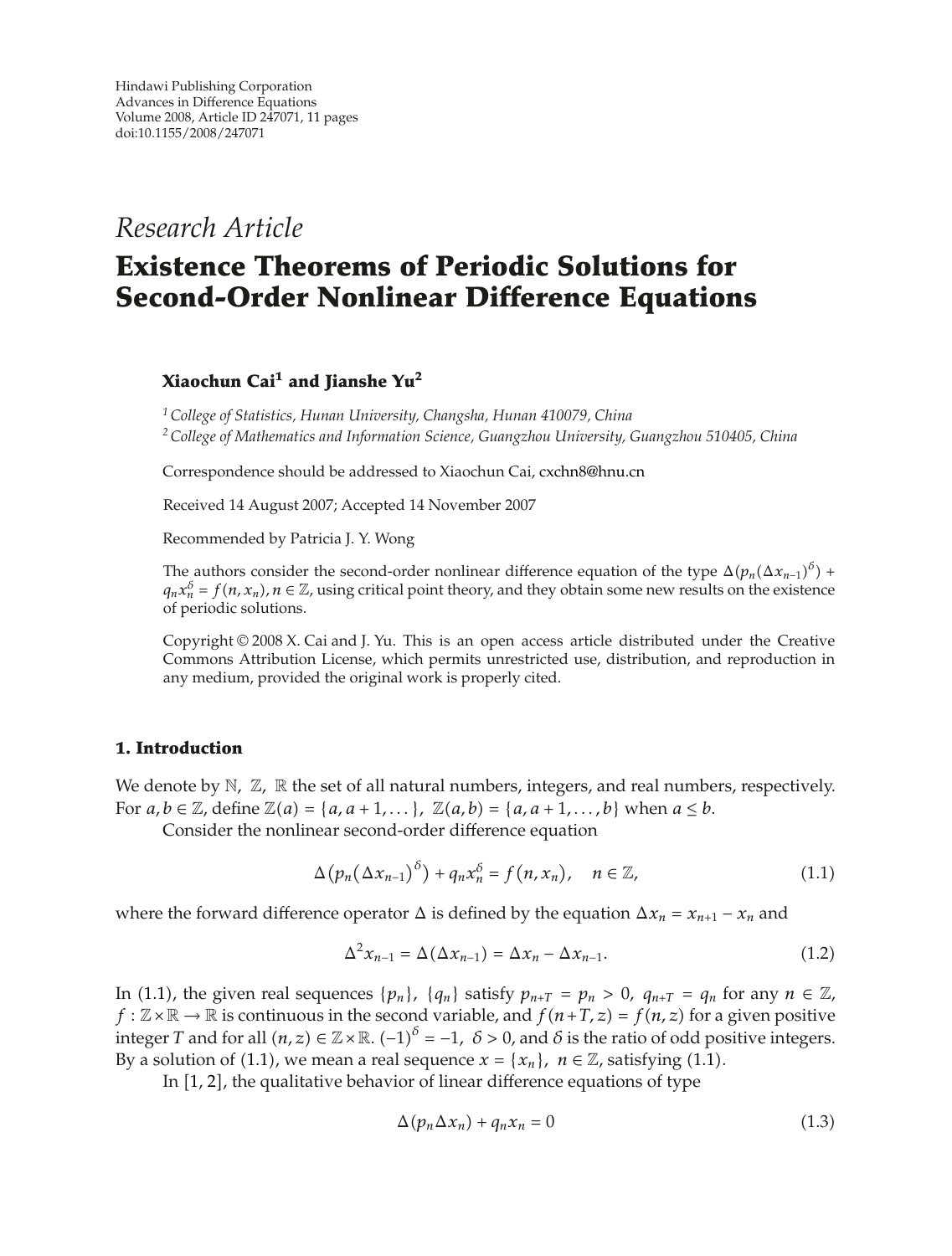has been investigated. In  $[3]$ , the nonlinear difference equation

$$
\Delta(p_n \Delta x_{n-1}) + q_n x_n = f(n, x_n) \tag{1.4}
$$

has been considered. However, results on periodic solutions of nonlinear difference equations are very scarce in the literature, see  $[4, 5]$ . In particular, in  $[6]$ , by critical point method, the existence of periodic and subharmonic solutions of equation

$$
\Delta^2 x_{n-1} + f(n, x_n) = 0, \quad n \in \mathbb{Z}, \tag{1.5}
$$

has been studied. Other interesting contributions can be found in some recent papers [7–11] and in references contained therein. It is interesting to study second-order nonlinear difference equations (1.1) because they are discrete analogues of differential equation

$$
(p(t)\varphi(u'))' + f(t, u) = 0.
$$
 (1.6)

In addition, they do have physical applications in the study of nuclear physics, gas aerodynamics, infiltrating medium theory, and plasma physics as evidenced in [12, 13].

The main purpose here is to develop a new approach to the above problem by using critical point method and to obtain some sufficient conditions for the existence of periodic solutions of  $(1.1)$ .

Let *X* be a real Hilbert space,  $I \in C^1(\mathbf{X}, \mathbb{R})$ , which implies that *I* is continuously Fréchet differentiable functional defined on *X*. *I* is said to be satisfying Palais-Smale condition (P-S) condition) if any sequence  $\{I(u_n)\}\$ is bounded, and  $I'(u_n) \to 0$  as  $n \to \infty$  possesses a convergent subsequence in *X*. Let  $B_\rho$  be the open ball in *X* with radius  $\rho$  and centered at 0, and let *∂Bρ* denote its boundary.

**Lemma 1.1** (mountain pass lemma, see [14]). Let *X* be a real Hilbert space, and assume that  $I \in$  $C^1(X,\mathbb{R})$  satisfies the P-S condition and the following conditions:

- $I_1$  *there exist constants*  $\rho > 0$  *and*  $a > 0$  *such that*  $I(x) \ge a$  *for all*  $x \in \partial B_\rho$ *, where*  $B_\rho = \{x \in X :$  $\|x\|_X < \rho$ ;
- $I(1_2)$   $I(0) \leq 0$  *and there exists*  $x_0 \overline{\in} B_\rho$  *such that*  $I(x_0) \leq 0$ .

*Then*  $c = \inf_{h \in \Gamma} \sup_{s \in [0,1]} I(h(s))$  *is a positive critical value of I, where* 

$$
\Gamma = \{ h \in C([0,1], X) : h(0) = 0, h(1) = x_0 \}.
$$
\n(1.7)

**Lemma 1.2** (saddle point theorem, see [14, 15]). Let *X* be a real Banach space,  $X = X_1 \oplus X_2$ , where *X*<sup>1</sup> ≠ {0} *and is finite dimensional. Suppose I* ∈ *C*<sup>1</sup>(**X***,* ℝ) *satisfies the P-S condition and* 

- (I<sub>3</sub>) *there exist constants*  $\sigma$ *,*  $\rho$  > 0 *such that*  $I|_{\partial B_{\rho} \cap X_1} \leq \sigma$ ;
- $(I_4)$  *there is*  $e \in B_p \cap X_1$  *and a constant*  $\omega > \sigma$  *such that*  $I|_{e+X_2} \geq \omega$ *.*

*Then I* possesses a critical value  $c \geq \omega$  and

$$
c = \inf_{h \in \Gamma} \max_{u \in B_{\rho} \cap X_1} I(h(u)), \tag{1.8}
$$

 $where \Gamma = \{h \in C(\overline{\mathbf{B}}_{\rho} \cap \mathbf{X}_{1}, \mathbf{X}) | h|_{\partial B_{\rho} \cap X_{1}} = id\}.$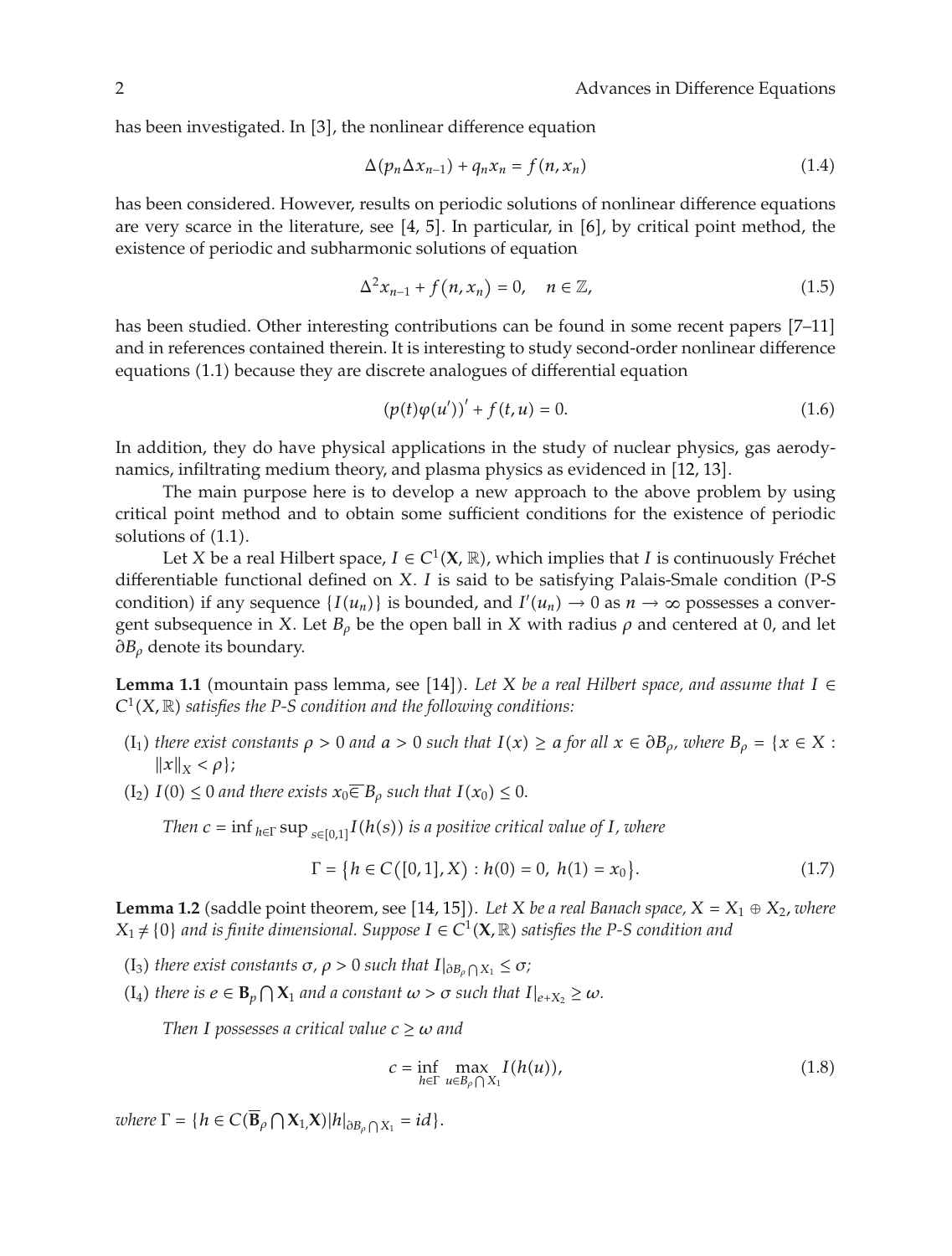#### **2. Preliminaries**

In this section, we are going to establish the corresponding variational framework for  $(1.1)$ .

Let  $\Omega$  be the set of sequences

$$
x = \{x_n\}_{n \in \mathbb{Z}} = (\ldots, x_{-n}, \ldots, x_{-1}, x_0, x_1, \ldots, x_n, \ldots),
$$
 (2.1)

that is,

$$
\Omega = \{x = \{x_n\} : x_n \in \mathbb{R}, \ n \in \mathbb{Z}\}.
$$
\n(2.2)

For any  $x, y \in \Omega$ ,  $a, b \in \mathbb{R}$ ,  $ax + by$  is defined by

$$
ax + by := \left\{ ax_n + by_n \right\}_{n = -\infty}^{+\infty}.
$$
 (2.3)

Then  $\Omega$  is a vector space. For given positive integer *T*,  $E_T$  is defined as a subspace of  $\Omega$  by

$$
E_T = \{x = \{x_n\} \in \Omega : x_{n+T} = x_n, n \in \mathbb{Z}\}.
$$
 (2.4)

Clearly,  $E_T$  is isomorphic to  $\mathbb{R}^T$ , and can be equipped with inner product

$$
\langle x, y \rangle = \sum_{i=1}^{T} x_i y_i, \quad \forall x, y \in E_T,
$$
\n(2.5)

by which the norm  $\lVert \cdot \rVert$  can be induced by

$$
||x|| := \left(\sum_{i=1}^{T} x_i^2\right)^{1/2}, \quad \forall x \in E_T.
$$
 (2.6)

It is obvious that *ET* with the inner product defined by 2.5 is a finite-dimensional Hilbert space and linearly homeomorphic to  $\mathbb{R}^T$ . Define the functional *J* on  $E_T$  as follows:

$$
J(x) = \frac{1}{\delta + 1} \sum_{n=1}^{T} p_n (\Delta x_{n-1})^{\delta + 1} - \frac{1}{\delta + 1} \sum_{n=1}^{T} q_n x_n^{\delta + 1} + \sum_{n=1}^{T} F(n, x_n), \quad \forall x \in E_T,
$$
 (2.7)

where  $F(t, z) = \int_0^z f(t, s) ds$ . Clearly,  $J \in \mathbb{C}^1(E_T, \mathbb{R})$ , and for any  $x = \{x_n\}_{n \in \mathbb{Z}} \in E_T$ , by using  $x_0 = x_T$ ,  $x_1 = x_{T+1}$ , we can compute the partial derivative as

$$
\frac{\partial J}{\partial x_n} = -\Delta \left[ p_n (\Delta x_{n-1})^\delta \right] - q_n x_n^\delta + f(n, x_n), \quad n \in \mathbb{Z}(1, T). \tag{2.8}
$$

Thus  $x = {x_n}_{n \in \mathbb{Z}}$  is a critical point of *J* on  $E_T$  (i.e.,  $J'(x) = 0$ ) if and only if

$$
\Delta[p_n(\Delta x_{n-1})^\delta] + q_n x_n^\delta = f(n, x_n), \quad n \in \mathbb{Z}(1, T). \tag{2.9}
$$

By the periodicity of  $x_n$  and  $f(n, z)$  in the first variable  $n$ , we have reduced the existence of periodic solutions of  $(1.1)$  to that of critical points of *J* on  $E_T$ . In other words, the functional *J* is just the variational framework of (1.1). For convenience, we identify  $x \in E_T$  with  $x = (x_1, x_2, ..., x_T)^T$ . Denote  $\mathbf{W} = \{(x_1, x_2, ..., x_T)^T \in \mathbf{E}_T : x_i \equiv v, v \in \mathbb{R}, i \in \mathbb{Z}(1,T)\}$  and  $W^{\perp}$  = Y such that  $E_T$  = Y ⊕ W. Denote other norm  $\|\cdot\|_r$  on  $E_T$  as follows (see, e.g., [16]):  $||x||_r = (\sum_{i=1}^T |x_i|^r)^{1/r}$ , for all  $x \in \mathbb{E}_T$  and  $r > 1$ . Clearly,  $||x||_2 = ||x||$ . Due to  $||\cdot||_{r_1}$  and  $||\cdot||_{r_2}$ being equivalent when  $r_1, r_2 > 1$ , there exist constants  $c_1, c_2, c_3$ , and  $c_4$  such that  $c_2 \ge c_1 > 0$ ,  $c_4 \ge c_3 > 0$ , and

$$
c_1 \|x\| \le \|x\|_{\delta+1} \le c_2 \|x\|,\tag{2.10}
$$

$$
c_3\|x\| \le \|x\|_{\beta} \le c_4\|x\|,\tag{2.11}
$$

for all  $x \in \mathbf{E}_T$ ,  $\delta > 0$  and  $\beta > 1$ .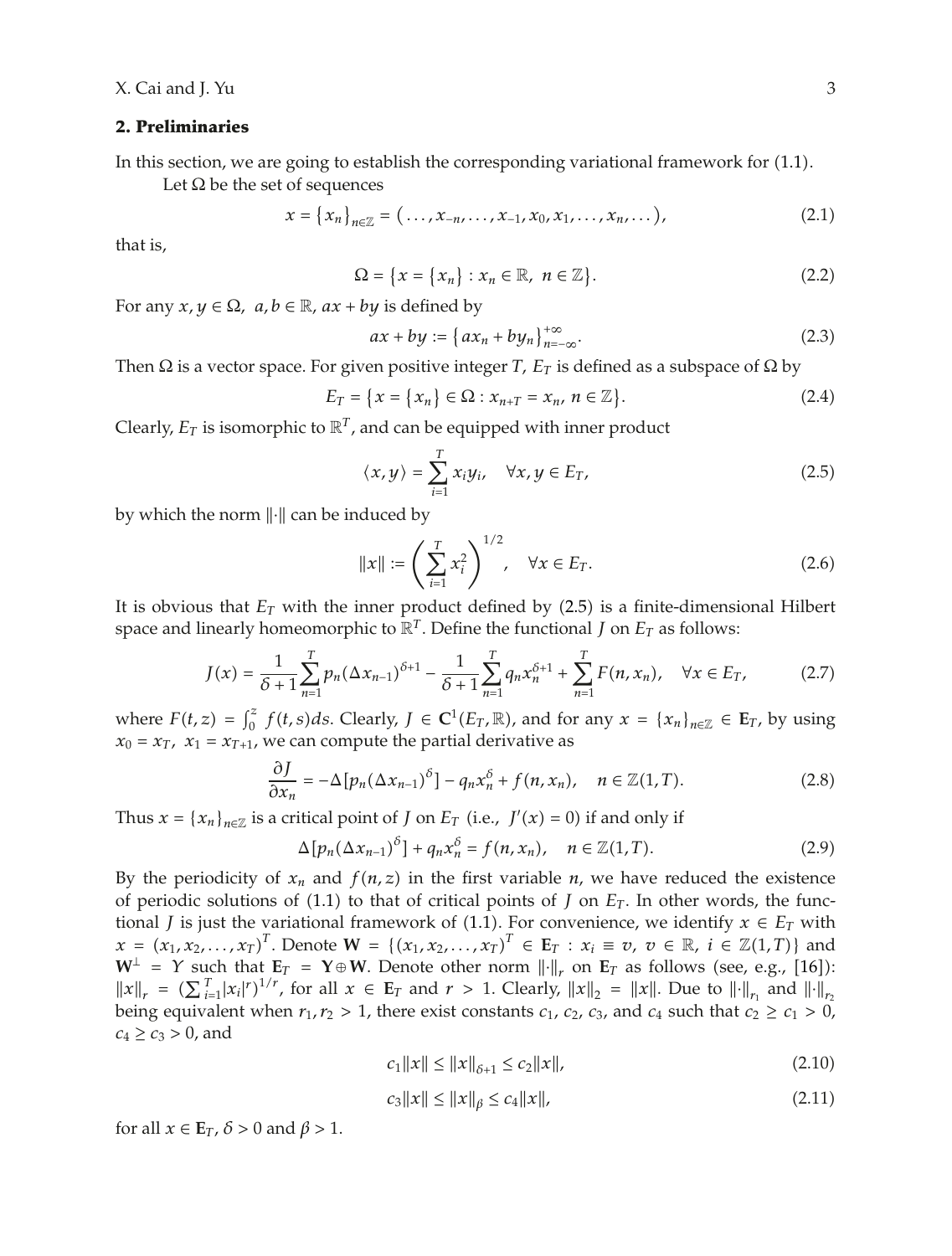## **3. Main results**

In this section, we will prove our main results by using critical point theorem. First, we prove two lemmas which are useful in the proof of theorems.

**Lemma 3.1.** *Assume that the following conditions are satisfied:*

 $(F_1)$  *there exist constants*  $a_1 > 0$ *,*  $a_2 > 0$ *, and*  $\beta > \delta + 1$  *such that* 

$$
\int_0^z f(n,s)ds \le -a_1|z|^{\beta} + a_2, \quad \forall z \in \mathbb{R};
$$
\n(3.1)

 $(F_2)$ 

$$
q_n \le 0, \quad \forall n \in \mathbb{Z}.\tag{3.2}
$$

*Then the functional*

$$
\mathbf{J}(x) = \frac{1}{\delta+1} \sum_{n=1}^{T} p_n (\Delta x_{n-1})^{\delta+1} - \frac{1}{\delta+1} \sum_{n=1}^{T} q_n x_n^{\delta+1} + \sum_{n=1}^{T} F(n, x_n)
$$
(3.3)

*satisfies P-S condition.*

*Proof.* For any sequence  $\{x^{(l)}\} \subset E_T$ , with  $J(x^{(l)})$  being bounded and  $J'(x^{(l)}) \rightarrow 0$  as *l* → +∞, there exists a positive constant *M* such that  $|J(x^{(l)})|$  ≤ *M*. Thus, by (F<sub>1</sub>),

$$
-M \leq J(x^{(l)}) = \frac{1}{\delta+1} \sum_{n=1}^{T} \left[ p_n (x_n^{(l)} - x_{n-1}^{(l)})^{\delta+1} - q_n (x_n^{(l)})^{\delta+1} \right] + \sum_{n=1}^{T} F(n, x_n^{(l)})
$$
  
\n
$$
\leq \frac{1}{\delta+1} \sum_{n=1}^{T} p_n 2^{\delta+1} \Big( (x_n^{(l)})^{\delta+1} + (x_{n-1}^{(l)})^{\delta+1} \Big) - \frac{1}{\delta+1} \sum_{n=1}^{T} q_n (x_n^{(l)})^{\delta+1} + \sum_{n=1}^{T} F(n, x_n^{(l)})
$$
  
\n
$$
\leq \frac{2^{\delta+1}}{\delta+1} \sum_{n=1}^{T} (p_n + p_{n+1}) (x_n^{(l)})^{\delta+1} - \frac{1}{\delta+1} \sum_{n=1}^{T} q_n (x_n^{(l)})^{\delta+1} - a_1 \sum_{n=1}^{T} \left| x_n^{(l)} \right|^\beta + a_2 T
$$
  
\n
$$
= \frac{1}{\delta+1} \sum_{n=1}^{T} \left[ 2^{\delta+1} (p_n + p_{n+1}) - q_n \right] (x_n^{(l)})^{\delta+1} - a_1 \left\| x^{(l)} \right\|_\beta^\beta + a_2 T.
$$
 (3.4)

Set

$$
A_0 = \max_{n \in \mathbb{Z}(1,T)} \left[ 2^{\delta+1} (p_n + p_{n+1}) - q_n \right]. \tag{3.5}
$$

Then  $A_0 > 0$ . Also, by the above inequality, we have

$$
-M \le J(x^{(l)}) \le \frac{A_0}{\delta + 1} \|x^{(l)}\|_{\delta + 1}^{\delta + 1} - a_1 \|x^{(l)}\|_{\beta}^{\beta} + a_2 T. \tag{3.6}
$$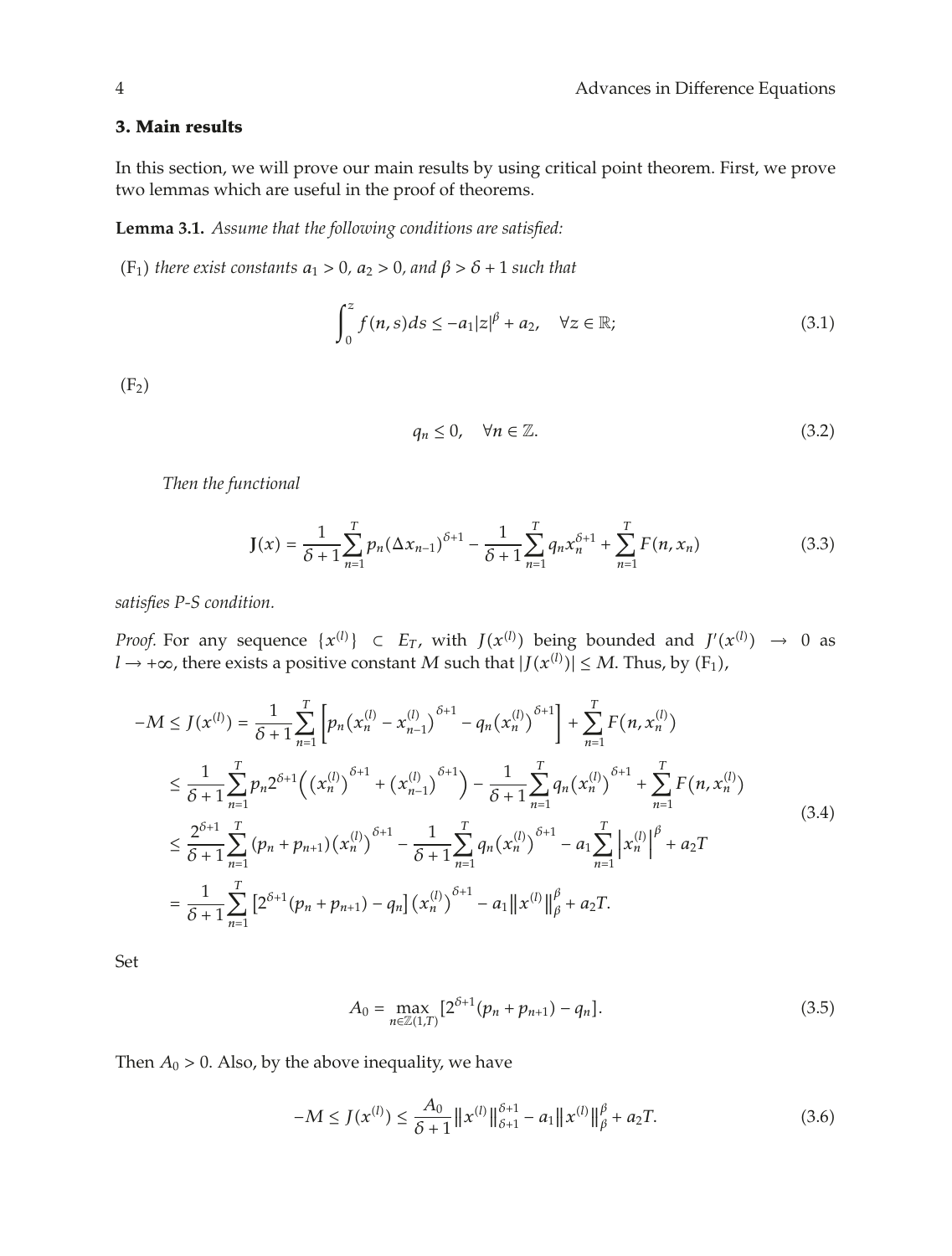## X. Cai and J. Yu 5

In view of

$$
\sum_{n=1}^{T} |x_n^{(l)}|^{\delta+1} \le T^{(\beta-\delta-1)/\beta} \left(\sum_{n=1}^{T} |x_n^{(l)}|^{\beta}\right)^{(\delta+1)/\beta},\tag{3.7}
$$

we have

$$
\|x^{(l)}\|_{\beta}^{\beta} \ge T^{(\delta+1-\beta)/(\delta+1)} \|x^{(l)}\|_{\delta+1}^{\beta}.
$$
\n(3.8)

Then we get

$$
-M \le J(x^{(l)}) \le \frac{A_0}{\delta+1} \|x^{(l)}\|_{\delta+1}^{\delta+1} - a_1 T^{(\delta+1-\beta)/(\delta+1)} \|x^{(l)}\|_{\delta+1}^{\beta} + a_2 T. \tag{3.9}
$$

Therefore, for any  $l \in \mathbb{N}$ ,

$$
a_1 T^{(\delta+1-\beta)/(\delta+1)} \|x^{(l)}\|_{\delta+1}^{\beta} - \frac{A_0}{\delta+1} \|x^{(l)}\|_{\delta+1}^{\delta+1} \le M + a_2 T. \tag{3.10}
$$

Since  $\beta > \delta + 1$ , the above inequality implies that  $\{x^{(l)}\}$  is a bounded sequence in  $E_T$ . Thus  $\{x^{(l)}\}$ possesses convergent subsequences, and the proof is complete.

**Theorem 3.2.** *Suppose that*  $(F_1)$  *and following conditions hold:* 

 $(F_3)$  *for each*  $n \in \mathbb{Z}$ *,* 

$$
\lim_{z \to 0} \frac{f(n, z)}{z^{\delta}} = 0;
$$
\n(3.11)

 $(F_4)$ 

$$
q_n < 0, \quad \forall n \in \mathbb{Z}(1, T). \tag{3.12}
$$

*Then there exist at least two nontrivial T-periodic solutions for*  $(1.1)$ *.* 

*Proof.* We will use Lemma 1.1 to prove Theorem 3.2. First, by Lemma 3.1, *J* satisfies P-S condition. Next, we will prove that conditions  $(I_1)$  and  $(I_2)$  hold. In fact, by  $(F_3)$ , there exists  $\rho > 0$ such that for any  $|z| < \rho$  and  $n \in \mathbb{Z}(1,T)$ ,

$$
|F(n,z)| \le -\frac{q_{\max}}{2(\delta+1)} z^{\delta+1},\tag{3.13}
$$

where  $q_{\max} = \max_{n \in \mathbb{Z}(1,T)} q_n < 0$ . Thus for any  $x \in E_T$ ,  $||x|| \le \rho$  for all  $n \in \mathbb{Z}(1,T)$ , we have

$$
J(x) \ge -\frac{q_{\max}}{\delta + 1} \sum_{n=1}^{T} x_n^{\delta + 1} + \frac{q_{\max}}{2(\delta + 1)} \sum_{n=1}^{T} x_n^{\delta + 1}
$$
  
=  $-\frac{q_{\max}}{2(\delta + 1)} ||x||_{\delta + 1}^{\delta + 1}$   
 $\ge -\frac{q_{\max}}{2(\delta + 1)} c_1^{\delta + 1} ||x||_2^{\delta + 1}.$  (3.14)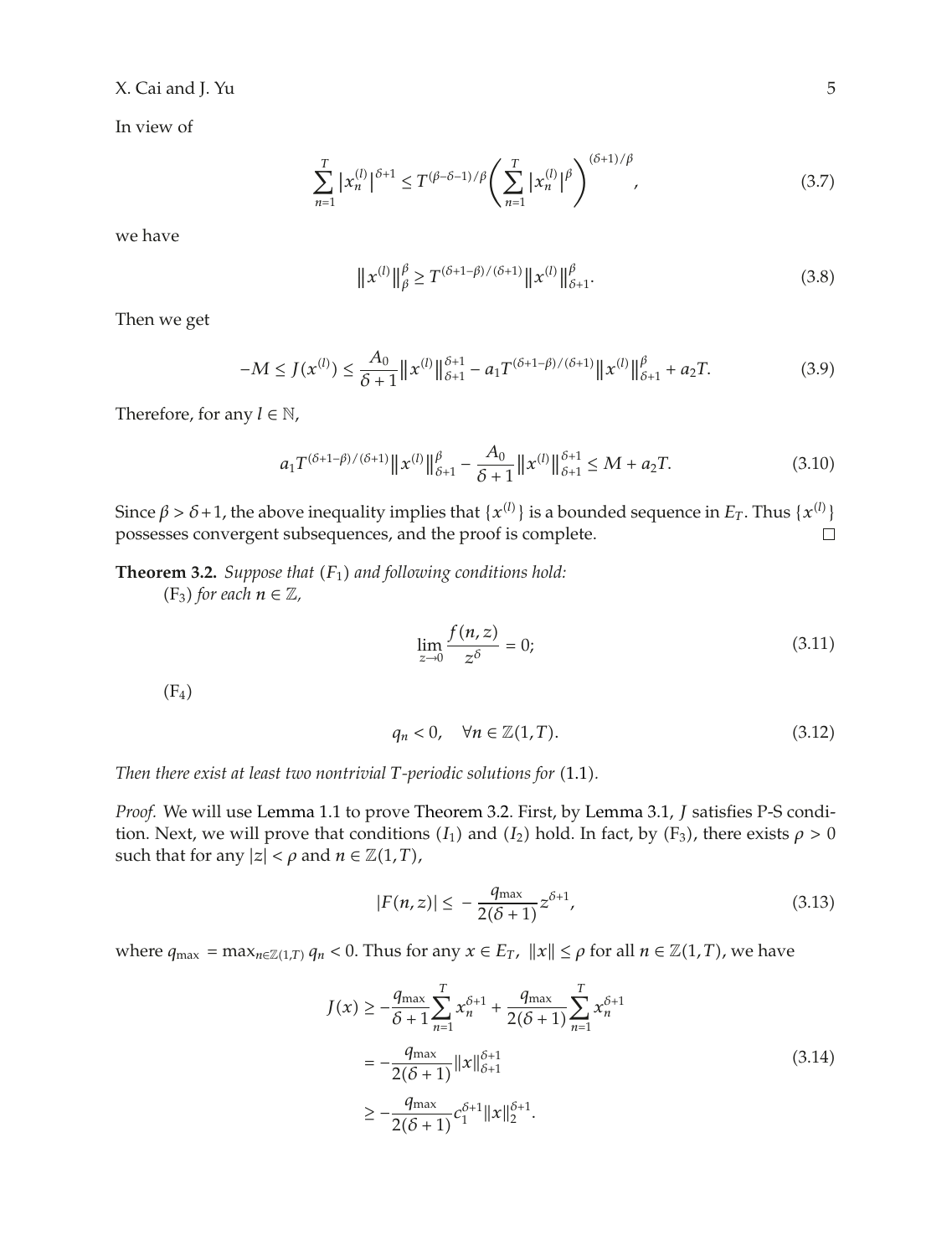Taking  $a = -c_1^{\delta+1} (q_{\text{max}} / 2(\delta+1)) \rho^{\delta+1}$ , we have

$$
J(x)|_{\partial B_{\rho}} \ge a > 0,
$$
\n(3.15)

and the assumption  $(I_1)$  is verified. Clearly,  $J(0) = 0$ . For any given  $w \in E_T$  with  $||w|| = 1$  and a constant  $\alpha > 0$ ,

$$
J(\alpha w) = \frac{1}{\delta + 1} \sum_{n=1}^{T} \left[ p_n (\alpha w_n - \alpha w_{n-1})^{\delta + 1} - q_n (\alpha w_n)^{\delta + 1} \right] + \sum_{n=1}^{T} F(n, \alpha w_n)
$$
  
\n
$$
\leq \frac{1}{\delta + 1} \sum_{n=1}^{T} \left[ p_n (2\alpha)^{\delta + 1} - q_n \alpha^{\delta + 1} \right] - a_1 \sum_{n=1}^{T} |\alpha w_n|^{\beta} + a_2 T
$$
  
\n
$$
\leq \frac{1}{\delta + 1} \sum_{n=1}^{T} \left[ 2^{\delta + 1} p_n - q_n \right] \alpha^{\delta + 1} \alpha^{\delta + 1} - a_1 T^{(2 - \beta)/2} \alpha^{\beta} + a_2 T
$$
  
\n
$$
\rightarrow -\infty, \quad (\alpha \rightarrow +\infty).
$$
\n(3.16)

Thus we can easily choose a sufficiently large  $\alpha$  such that  $\alpha > \rho$  and for  $\overline{x} = \alpha w \in E_T$ ,  $J(\overline{x}) < 0$ . Therefore, by Lemma 1.1, there exists at least one critical value  $c \ge a > 0$ . We suppose that  $\tilde{x}$  is a critical point corresponding to *c*, that is,  $J(\tilde{x}) = c$ , and  $J'(\tilde{x}) = 0$ . By a similar argument to the proof of Lemma 3.1, for any  $x \in E_T$ , there exists  $\hat{x} \in E_T$  such that  $J'(\hat{x}) = c_{\text{max}}$ . Clearly,  $\hat{x} \neq 0$ . If  $\tilde{x} \neq \hat{x}$  and the proof is complete: otherwise  $\tilde{x} = \hat{x}$  and  $c = c$ . By Lemma 1.1  $\tilde{x} \neq \hat{x}$ , and the proof is complete; otherwise,  $\tilde{x} = \hat{x}$  and  $c = c_{\text{max}}$ . By Lemma 1.1,

$$
c = \inf_{h \in \Gamma} \sup_{s \in [0,1]} J(h(s)), \tag{3.17}
$$

where  $\Gamma = \{h \in C([0,1], E_T) \mid h(0) = 0, h(1) = \overline{x}\}$ . Then for any  $h \in \Gamma$ ,  $c_{\text{max}} = \max_{s \in [0,1]} J(h(s))$ . By the continuity of *J*(*h*(*s*)) in *s*, *J*(0)  $\leq$  0 and *J*( $\bar{x}$ ) < 0 show that there exists some *s*<sup>0</sup>  $\in$  $(0,1)$  such that  $J(h(s_0)) = c_{\text{max}}$ . If we choose  $h_1, h_2 \in \Gamma$  such that the intersection  $\{h_1(s) \mid$ *s* ∈ (0, 1)  $\bigcap$  { $h_2(s)$  | *s* ∈ (0, 1)} is empty, then there exist *s*<sub>1</sub>, *s*<sub>2</sub> ∈ (0, 1) such that *J*( $h_1(s_1)$ ) = *J*( $h_2(s_2)$ ) =  $c_{\text{max}}$ . Thus we obtain two different critical points  $x^1 = h_1(s_1)$ ,  $x^2 = h_2(s_2)$  of *J* in *ET* . In this case, in fact, we may obtain at least two nontrivial critical points which correspond to the critical value *c*<sub>max</sub>. The proof of Theorem 3.2 is complete. When *f(n, x<sub>n</sub>)* ≡ *h<sub>n</sub>*, we have the following results.  $□$ the following results.

**Theorem 3.3.** *Assume that the following conditions hold:*

 $(G<sub>1</sub>)$ 

$$
qn < 0, \quad \forall n \in \mathbb{Z}(1, T); \tag{3.18}
$$

 $(G<sub>2</sub>)$ 

$$
\frac{1}{c_1^{\delta+1}} \left( \sum_{n=1}^T h_n^2 \right)^{(\delta+1)/2} \sum_{n=1}^T (-q_n) < \left( p_{\min} \lambda_2^{(\delta+1)/2} - q_{\max} \right) \left( \sum_{n=1}^T h_n \right)^{\delta+1},\tag{3.19}
$$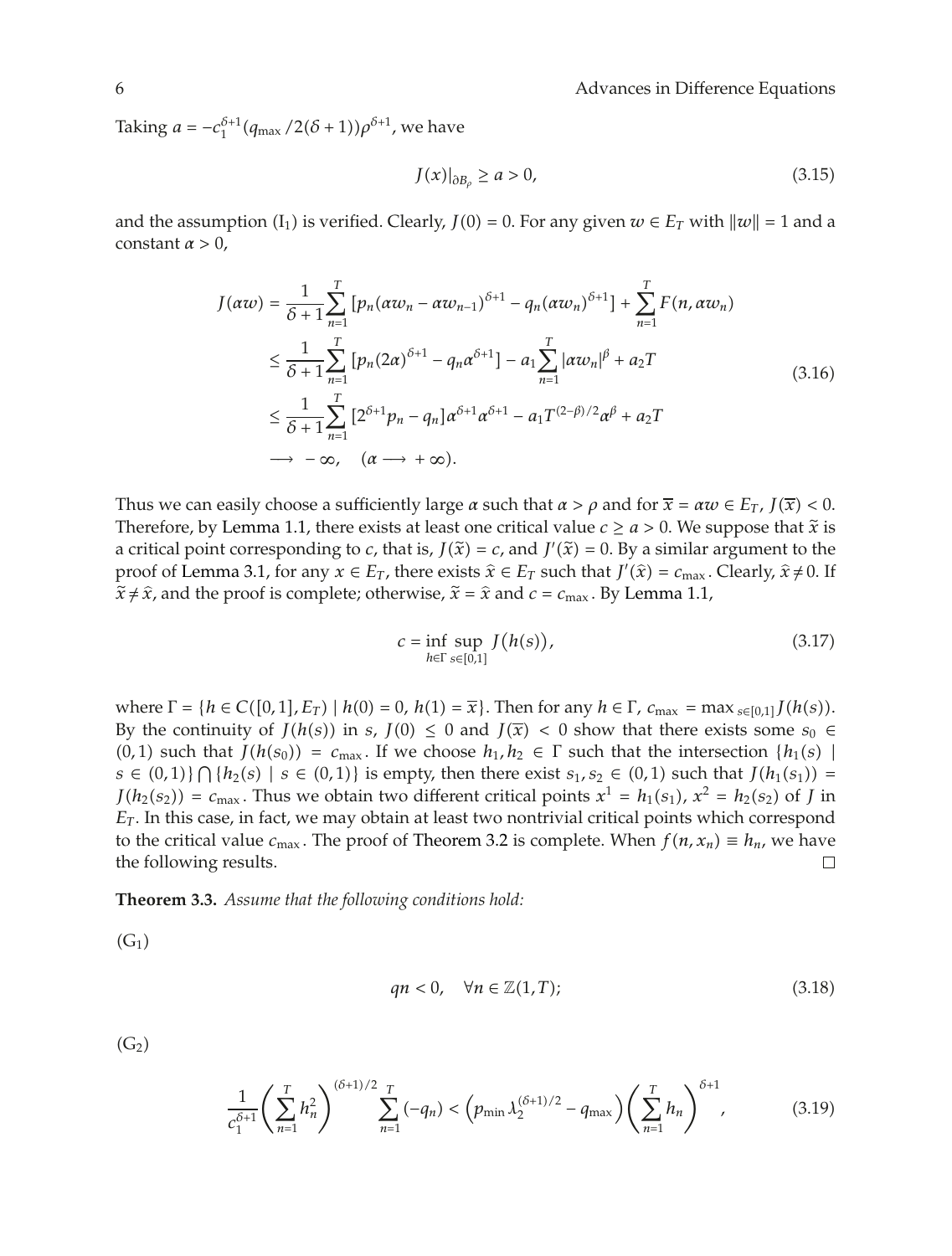*where*  $p_{\min} = \min_{n \in \mathbb{Z}(1,T)} p_n$ ,  $q_{\max} = \max_{n \in \mathbb{Z}(1,T)} q_n$ ,  $c_1$  *is a constant in* (2.10), and  $\lambda_2$  *is the minimal positive eigenvalue of the matrix*

$$
A = \begin{pmatrix} 2 & -1 & 0 & \cdots & 0 & -1 \\ -1 & 2 & -1 & \cdots & 0 & 0 \\ 0 & -1 & 2 & \cdots & 0 & 0 \\ \cdots & \cdots & \cdots & \cdots & \cdots & \cdots \\ 0 & 0 & 0 & \cdots & 2 & -1 \\ -1 & 0 & 0 & \cdots & -1 & 2 \end{pmatrix}_{T \times T}
$$
 (3.20)

*Then equation*

$$
\Delta \left[ p_n \Delta x_{n-1} \right]^{\delta} + q_n x_n^{\delta} = h_n, \quad n \in \mathbb{Z}, \tag{3.21}
$$

*possesses at least one T-periodic solution.*

First, we proved the following lemma.

**Lemma 3.4.** *Assume that*  $(G_1)$  *holds, then the functional* 

$$
J(x) = \frac{1}{\delta + 1} \sum_{n=1}^{T} p_n (\Delta x_{n-1})^{\delta + 1} - \frac{1}{\delta + 1} \sum_{n=1}^{T} q_n x_n^{\delta + 1} + \sum_{n=1}^{T} h_n x_n
$$
(3.22)

*satisfies P-S condition on*  $E_T$ .

*Proof.* For any sequence  $\{x^{(l)}\} \subset E_T$  with  $J(x^{(l)})$  being bounded and  $J'(x^{(l)}) \to 0$  as  $n \to +\infty$ , there exists a positive constant *M* such that  $|J(x^{(l)})| \leq M$ . In view of  $(G_3)$  and

$$
\sum_{n=1}^{T} |h_n x_n^{(l)}| \le \left(\sum_{n=1}^{T} h_n^2\right)^{1/2} \left(\sum_{n=1}^{T} \left(x_n^{(l)}\right)^2\right)^{1/2},\tag{3.23}
$$

we have

$$
M \geq J(x^{(l)}) = \frac{1}{\delta + 1} \sum_{n=1}^{T} \left[ p_n \left( \Delta x_{n-1}^{(l)} \right)^{\delta + 1} \right] - \frac{1}{\delta + 1} \sum_{n=1}^{T} q_n \left( x_n^{(l)} \right)^{\delta + 1} + \sum_{n=1}^{T} h_n x_n^{(l)}
$$
  
\n
$$
\geq -\frac{1}{\delta + 1} \sum_{n=1}^{T} q_n \left( x_n^{(l)} \right)^{\delta + 1} - \sum_{n=1}^{T} \left| h_n x_n^{(l)} \right|
$$
  
\n
$$
\geq -\frac{1}{\delta + 1} q_{\max} \sum_{n=1}^{T} \left( x_n^{(l)} \right)^{\delta + 1} - \left( \sum_{n=1}^{T} h_n^2 \right)^{1/2} \left( \sum_{n=1}^{T} \left( x_n^{(l)} \right)^2 \right)^{1/2}
$$
  
\n
$$
= -\frac{q_{\max}}{\delta + 1} \left\| x^{(l)} \right\|_{\delta + 1}^{\delta + 1} - \left( \sum_{n=1}^{T} h_n^2 \right)^{1/2} \left\| x^{(l)} \right\|
$$
  
\n
$$
\geq -\frac{q_{\max}}{\delta + 1} c_1^{\delta + 1} \left\| x^{(l)} \right\|_{\delta + 1}^{\delta + 1} - \left( \sum_{n=1}^{T} h_n^2 \right)^{1/2} \left\| x^{(l)} \right\|.
$$
 (3.24)

By  $\delta$  + 1 > 1, the above inequality implies that  $\{x^{(l)}\}$  is a bounded sequence in  $E_T$ . Thus  $\{x^{(l)}\}$ possesses a convergent subsequence, and the proof of Lemma 3.4 is complete. Now we prove Theorem 3.3 by the saddle point theorem. $\Box$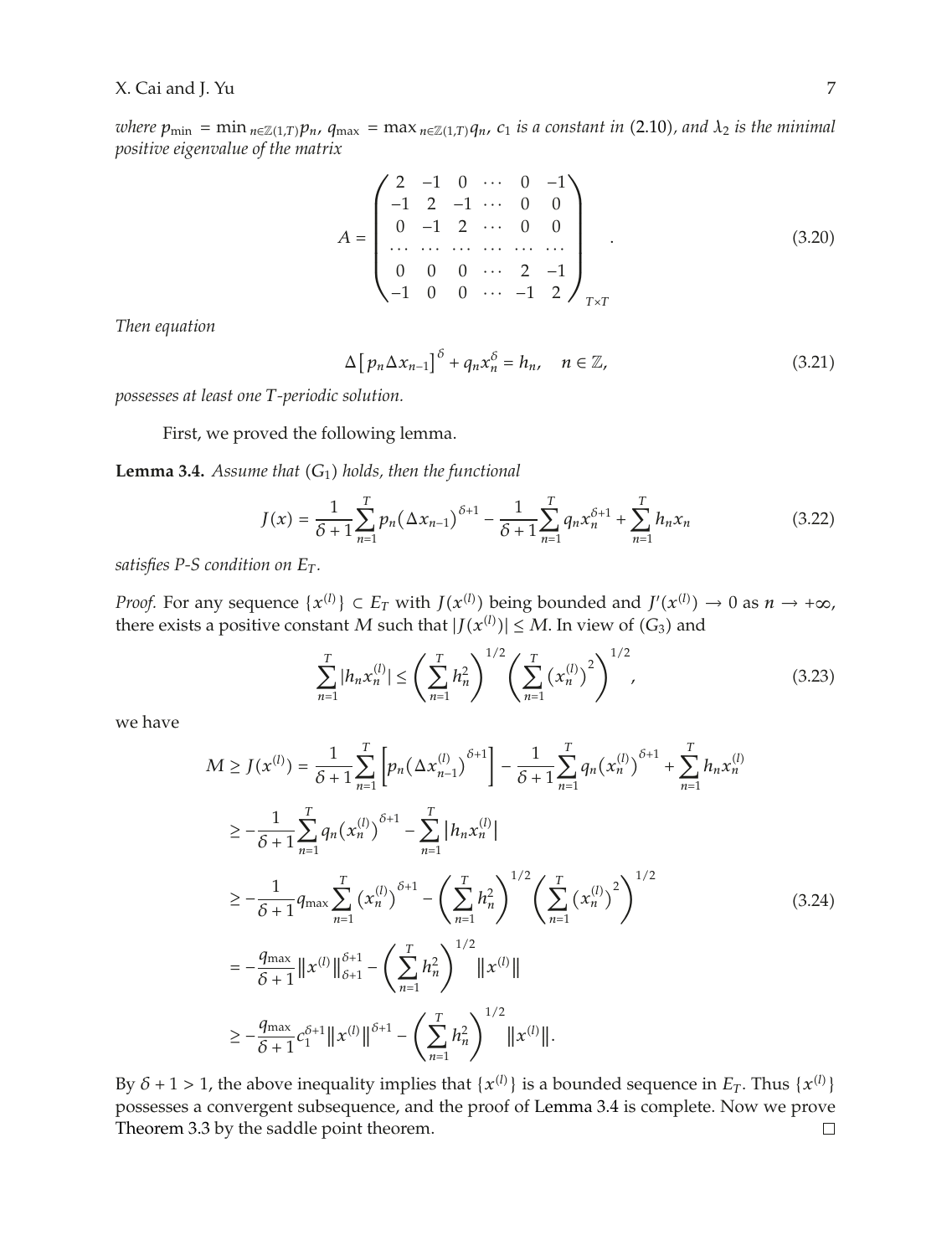*Proof of Theorem 3.3.* For any  $w = (z, z, \dots, z)^T \in W$ , we have

$$
J(w) = -\frac{1}{\delta + 1} \sum_{n=1}^{T} q_n z^{\delta + 1} + \sum_{n=1}^{T} h_n z.
$$
 (3.25)

Take 
$$
z = (\sum_{n=1}^{T} h_n / \sum_{n=1}^{T} q_n)^{1/\delta}
$$
 and  $\rho = ||w|| = T^{1/2} |\sum_{n=1}^{T} h_n / \sum_{n=1}^{T} q_n|^{1/\delta}$ , then  
\n
$$
J(w) = \frac{\delta}{\delta + 1} \frac{(\sum_{n=1}^{T} h_n)^{(\delta + 1)/\delta}}{|\sum_{n=1}^{T} q_n|^{1/\delta}}.
$$
\n(3.26)

Set

$$
\sigma = \frac{\delta}{\delta + 1} \frac{\left(\sum_{n=1}^{T} h_n\right)^{(\delta + 1)/\delta}}{\left|\sum_{n=1}^{T} q_n\right|^{1/\delta}},\tag{3.27}
$$

then we have

$$
J(w) = \sigma, \quad \forall w \in \partial B_{\rho} \bigcap Y. \tag{3.28}
$$

On the other hand, for any  $x \in Y$ , we have

$$
J(x) = \frac{1}{\delta + 1} \sum_{n=1}^{T} p_n (\Delta x_{n-1})^{\delta + 1} - \frac{1}{\delta + 1} \sum_{n=1}^{T} q_n x_n^{\delta + 1} + \sum_{n=1}^{T} h_n x_n
$$
  
\n
$$
\geq \frac{p_{\min}}{\delta + 1} \sum_{n=1}^{T} (\Delta x_{n-1})^{\delta + 1} - \frac{q_{\max}}{\delta + 1} \sum_{n=1}^{T} x_n^{\delta + 1} - \sum_{n=1}^{T} |h_n x_n|
$$
  
\n
$$
\geq \frac{p_{\min}}{\delta + 1} c_1^{\delta + 1} \left[ \sum_{n=1}^{T} (\Delta x_{n-1})^2 \right]^{(\delta + 1/2} - \frac{q_{\max}}{\delta + 1} ||x||_{\delta + 1}^{\delta + 1} - \left( \sum_{n=1}^{T} h_n^2 \right)^{1/2} ||x||
$$
  
\n
$$
= \frac{p_{\min}}{\delta + 1} c_1^{\delta + 1} (x^T A x)^{(\delta + 1)/2} - \frac{q_{\max}}{\delta + 1} ||x||_{\delta + 1}^{\delta + 1} - \sum_{n=1}^{T} |h_n x_n|,
$$
\n(3.29)

where  $x^T = (x_1, x_2, \ldots, x_T)$ .

Clearly,  $\lambda_1 = 0$  is an eigenvalue of the matrix *A* and  $\xi = (v, v, \dots, v)^T \in E_T$  is an eigenvector of *A* corresponding to 0, where  $v \neq 0$ ,  $v \in R$ . Let  $\lambda_2, \lambda_3, \ldots, \lambda_T$  be the other eigenvalues of *A*. By matrix theory, we have  $\lambda_j > 0$  for all  $j \in \mathbb{Z}(2,T)$ . Without loss of generality, we may assume that  $0 = \lambda_1 < \lambda_2 \leq \cdots \leq \lambda_T$ , then for any  $x \in Y$ ,

$$
J(x) \geq \frac{p_{\min}}{\delta + 1} c_1^{\delta + 1} \lambda_2^{(\delta + 1)/2} ||x||^{\delta + 1} - \frac{q_{\max}}{\delta + 1} ||x||_{\delta + 1}^{\delta + 1} - \left(\sum_{n=1}^T h_n^2\right)^{1/2} ||x||
$$
  
\n
$$
= \left[\frac{p_{\min}}{\delta + 1} c_1^{\delta + 1} \lambda_2^{(\delta + 1)/2} - \frac{q_{\max}}{\delta + 1} c_1^{\delta + 1}\right] ||x||^{\delta + 1} - \left(\sum_{n=1}^T h_n^2\right)^{1/2} ||x||
$$
  
\n
$$
\geq -\frac{\delta}{\delta + 1} \left(\sum_{n=1}^T h_n^2\right)^{1/2} \left(\frac{\left(\sum_{n=1}^T h_n^2\right)^{1/2}}{p_{\min} c_1^{\delta + 1} \lambda_2^{(\delta + 1)/2} - q_{\max} c_1^{\delta + 1}}\right)^{1/\delta},
$$
\n(3.30)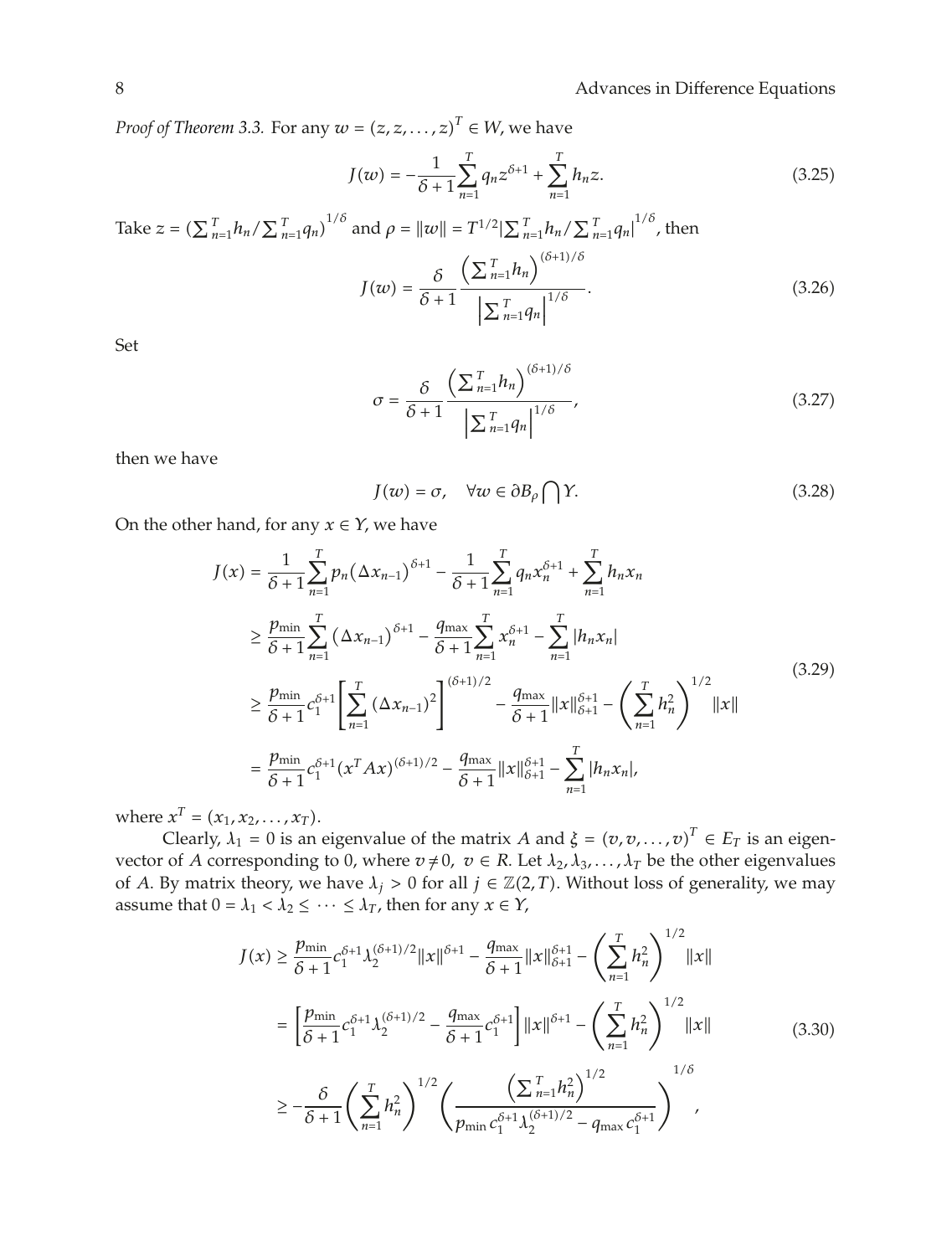## X. Cai and J. Yu 9

as one finds by minimizing with respect to  $||x||$ . That is

$$
J(x) \ge -\frac{\delta}{\delta + 1} \frac{\left(\sum_{n=1}^{T} h_n^2\right)^{(\delta + 1)/2\delta} (1/c_1)^{(\delta + 1)/\delta}}{\left(p_{\min} \lambda_2^{(\delta + 1)/2} - q_{\max}\right)^{1/\delta}}.
$$
\n(3.31)

Set

$$
w_0 = -\frac{\delta}{\delta + 1} \frac{\left(\sum_{n=1}^T h_n^2\right)^{(\delta + 1)/2\delta} (1/c_1)^{(\delta + 1)/\delta}}{\left(p_{\min} \lambda_2^{(\delta + 1)/2} - q_{\max}\right)^{1/\delta}},\tag{3.32}
$$

then by  $(G_2)$ , we have

$$
J(x) \ge w_0 > \sigma, \quad \forall x \in Y. \tag{3.33}
$$

This implies that the assumption of saddle point theorem is satisfied. Thus there exists at least one critical point of *J* on  $E_T$ , and the proof is complete. When  $q_n > 0$ , we have the following result.  $\Box$ 

**Theorem 3.5.** *Assume that the following conditions are satisfied:*

 $(G_3)$   $2^{\delta+1}[p_n + p_{n+1}] < q_n$ ,  $q_n > 0$  for all  $n \in \mathbb{Z}(1,T)$ ;  $(G_4)$   $\left(\sum_{n=1}^T h_n^2\right)^{(\delta+1)/2\delta} \left(\sum_{n=1}^T q_n\right)^{1/\delta} C_1^{\delta+1} < -A_0 \left(\sum_{n=1}^T h_n\right)^{(\delta+1)/\delta}$  $where A_0 = \max_{n \in \mathbb{Z}(1,T)} [2^{\delta+1}(p_n + p_{n+1}) - q_n].$ *Then* (3.21) *possesses at least one T-periodic solution.* 

Before proving Theorem 3.5, first, we prove the following result.

**Lemma 3.6.** *Assume that*  $(G_3)$  *holds, then*  $J(x)$  *defined by* (3.22) *satisfies* P-S *condition.* 

*Proof.* For any sequence  $\{x^{(l)}\} \in E_T$  with  $J(x^{(l)})$  being bounded and  $J'(x^{(l)}) \rightarrow 0$  as  $n \rightarrow +\infty$ , there exists a positive constant *M* such that  $|J(x^{(l)})| \leq M$ .

Thus

$$
-M \leq J(x^{(l)}) \leq \frac{1}{\delta+1} \sum_{n=1}^{T} p_n \left(\Delta x_{n-1}^{(l)}\right)^{\delta+1} - \frac{1}{\delta+1} \sum_{n=1}^{T} q_n \left(x_n^{(l)}\right)^{\delta+1} + \sum_{n=1}^{T} h_n x_n^{(l)}
$$
  
\n
$$
\leq \frac{2^{\delta+1}}{\delta+1} \sum_{n=1}^{T} \left(p_n + p_{n+1}\right) \left(x_n^{(l)}\right)^{\delta+1} - \frac{1}{\delta+1} \sum_{n=1}^{T} q_n \left(x_n^{(l)}\right)^{\delta+1} + \sum_{n=1}^{T} \left|h_n x_n^{(l)}\right|
$$
  
\n
$$
\leq \frac{1}{\delta+1} \sum_{n=1}^{T} \left[2^{\delta+1} \left(p_n + p_{n+1}\right) - q_n\right] \left(x_n^{(l)}\right)^{\delta+1} + \left(\sum_{n=1}^{T} h_n^2\right)^{1/2} \|x^{(l)}\|
$$
  
\n
$$
\leq \frac{1}{\delta+1} A_0 \|x^{(l)}\|_{\delta+1}^{\delta+1} + \left(\sum_{n=1}^{T} h_n^2\right)^{1/2} \|x^{(l)}\|
$$
  
\n
$$
\leq \frac{A_0}{\delta+1} c_2^{\delta+1} \|x^{(l)}\|_{\delta+1}^{\delta+1} + \left(\sum_{n=1}^{T} h_n^2\right)^{1/2} \|x^{(l)}\|.
$$
  
\n(3.34)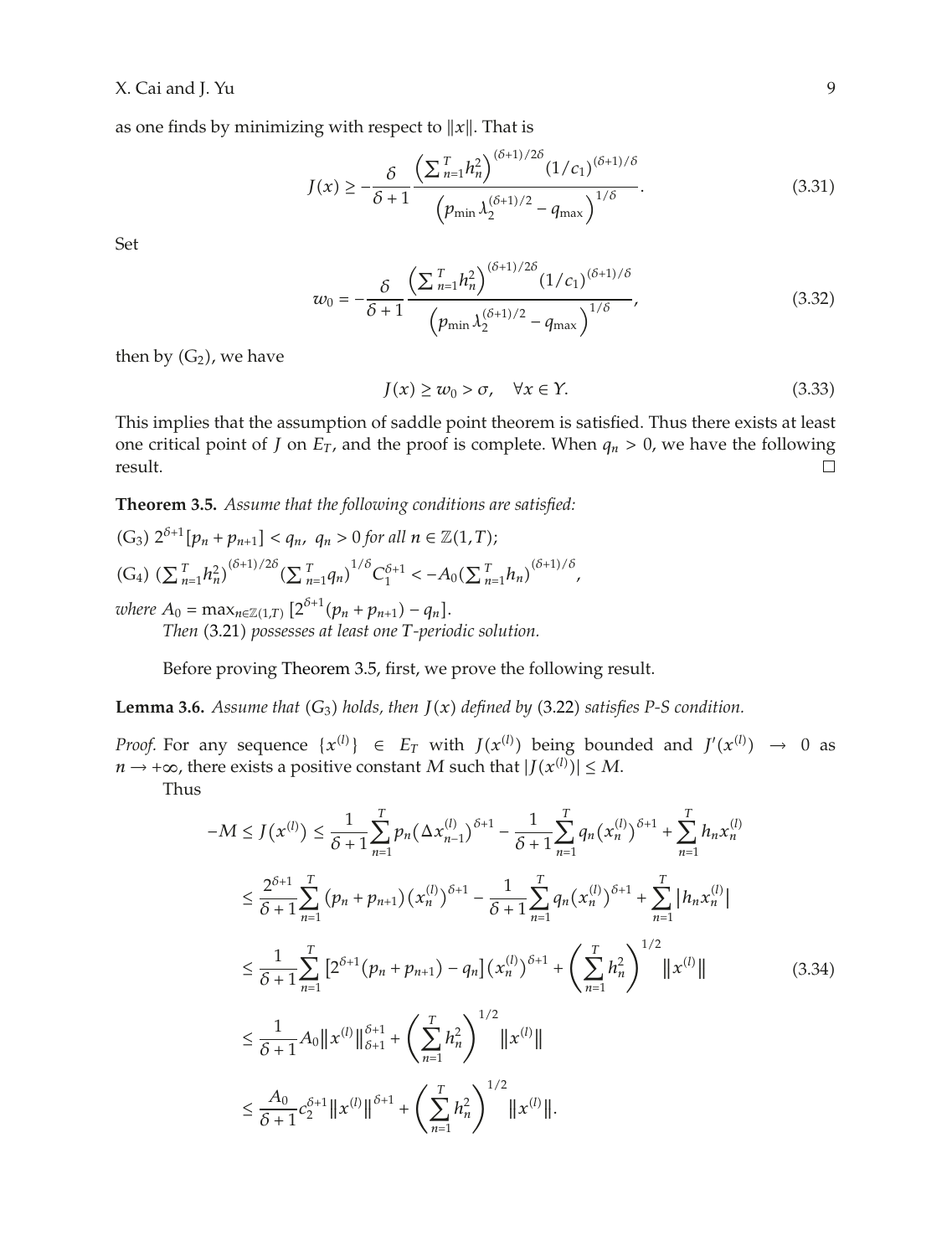That is,

$$
-c_2^{\delta+1} \frac{A_0}{\delta+1} \|x^{(l)}\|^{ \delta+1} - \left(\sum_{n=1}^T h_n^2\right)^{1/2} \|x^{(l)}\| \le M, \quad \forall n \in \mathbb{N}.
$$
 (3.35)

By  $\delta$  + 1 > 1, the above inequality implies that  $\{x^{(l)}\}$  is a bounded sequence in  $E_T$ . Thus  $\{x^{(l)}\}$ possesses convergent subsequences, and the proof is complete.

*Proof of Theorem 3.5.* For any  $w = (z, z, \dots, z)^T \in \mathbf{W}$ , we have

$$
J(\omega) = -\frac{1}{\delta + 1} \sum_{n=1}^{T} q_n z^{\delta + 1} + \sum_{n=1}^{T} h_n z.
$$
 (3.36)

Take  $z = (\sum_{n=1}^{T} h_n / \sum_{n=1}^{T} q_n)$ ,  $\rho = ||w|| = T^{1/2} |\sum_{n=1}^{T} h_n / \sum_{n=1}^{T} |^{1/\delta}$ , then

$$
J(w) = \frac{\delta}{\delta + 1} \frac{\left(\sum_{n=1}^{T} h_n\right)^{(\delta + 1)/\delta}}{\left|\sum_{n=1}^{T} q_n\right|^{1/\delta}}, \quad \forall w \in \partial B_\rho \bigcap W. \tag{3.37}
$$

Set

$$
\sigma = \frac{\delta}{\delta + 1} \frac{\left(\sum_{n=1}^{T} h_n\right)^{(\delta + 1)/\delta}}{|\sum_{n=1}^{T} q_n|^{1/\delta}},\tag{3.38}
$$

then *J*(*w*) =  $\sigma$  for all  $w \in \partial B_\rho \cap W$ . On the other hand, for any  $x \in Y$ , we have

$$
J(x) \leq \frac{1}{\delta+1} \sum_{n=1}^{T} \left[ 2^{\delta+1} (p_n + p_{n+1}) - q_n \right] x_n^{\delta+1} + \left( \sum_{n=1}^{T} h_n^2 \right)^{1/2} ||x||
$$
  

$$
\leq \frac{A_0}{\delta+1} c_2^{\delta+1} ||x||^{\delta+1} + \left( \sum_{n=1}^{T} h_n^2 \right)^{1/2} ||x||
$$
  

$$
\leq -\frac{\delta}{\delta+1} \left( \frac{1}{A_0} \right)^{1/\delta} \left( \frac{1}{c_2} \right)^{(\delta+1)/\delta} \left( \sum_{n=1}^{T} h_n^2 \right)^{(\delta+1)/2\delta}.
$$
 (3.39)

Set  $w_0 = -\delta/(\delta+1)(1/A_0)^{1/\delta}(1/c_2)^{(\delta+1)/\delta}(\sum_{n=1}^T h_n^2)^{(\delta+1)/2\delta}$ , then  $J(x) \leq w_0 < \sigma$ . Thus  $-J(x)$ satisfies the assumption of saddle point theorem, that is, there exists at least one critical point of *J* on *ET .* This completes the proof of Theorem 3.5.  $\Box$ 

# **Acknowledgment**

This project is supported by specialized research fund for the doctoral program of higher education, Grant no. 20020532014.